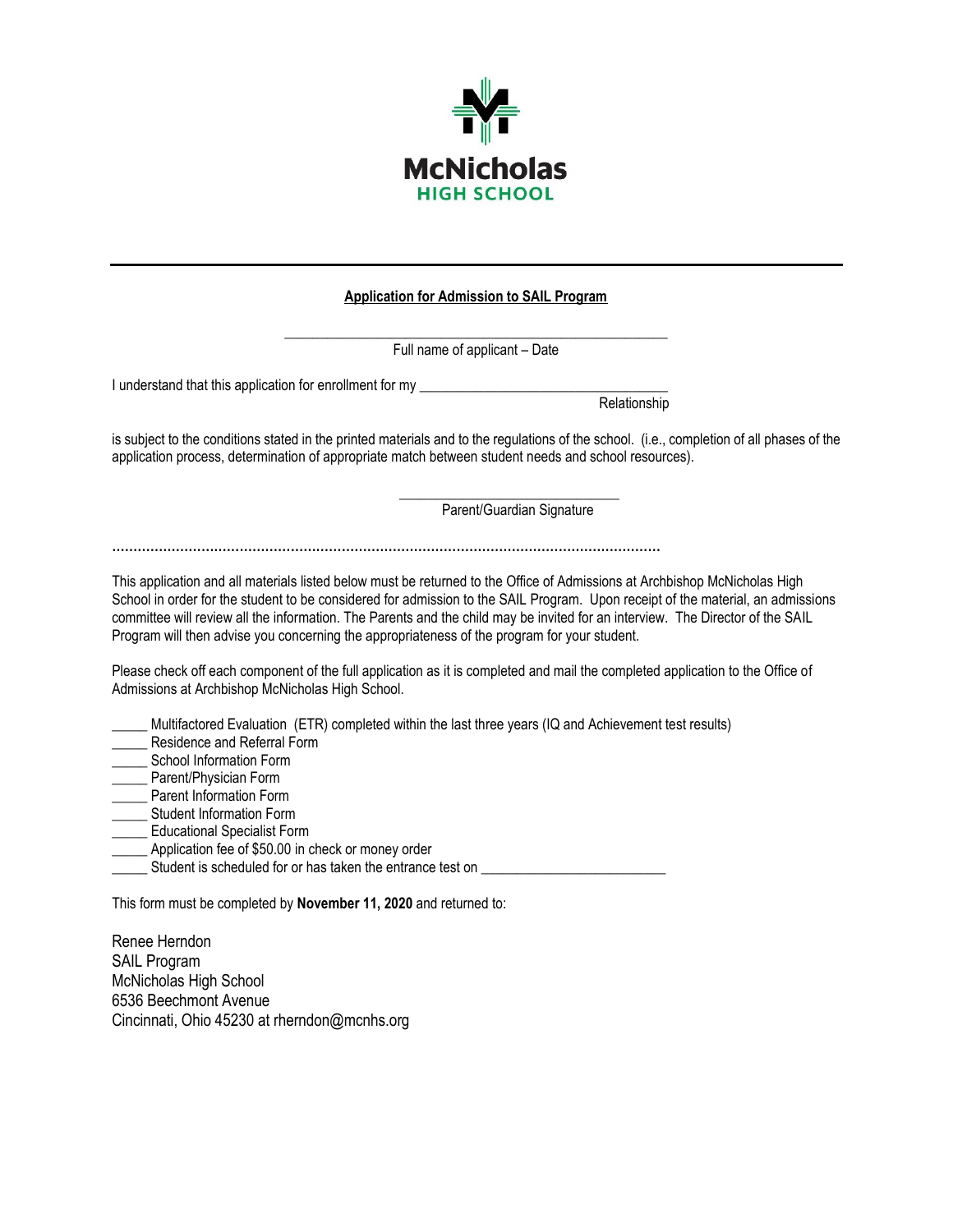### **RESIDENCE and REFERRAL FORM**

### **Applicant Information:**

I am applying for the McNicholas High School Class of 20 I am a transfer student \_ yes \_\_\_ no Name: First Middle Middle Middle Reserved Transferred name: **Middle** Address: **Address:** Address: **Home Phone: Home Phone: Home Phone: Home Phone: Home Phone: Home Phone: Home Phone: Home Phone: Home Phone: Home Phone: Home Phone: Home Phone: Home Phone: Home Phone** Street<br>Street Date of Birth / / **City State Zip Code** Current School **Exercise Exercise Current School** Male Female Public School District of Residence National According Control of Parish Parish National According Parish Parish **Parent Information (please print):** *Father/Stepfather (Guardian) Mother/Stepmother (Guardian)* First Last Last Mrs. / Ms. /Dr. First Last Last Home Address Home Address City State Zip Code City State Zip Code / / Home Phone # Cell Phone # Cell Phone # Hone Phone # Cell Phone # Preferred Email Preferred Email Occupation **Employer** Employer **Construction** Employer **Construction** Employer McNicholas High School Alum? \_\_\_\_\_\_ Year of graduation: \_\_\_\_\_\_\_\_ McNicholas High School Alum? \_\_\_\_\_ Year of graduation: Nearly 2001 With whom does the student reside: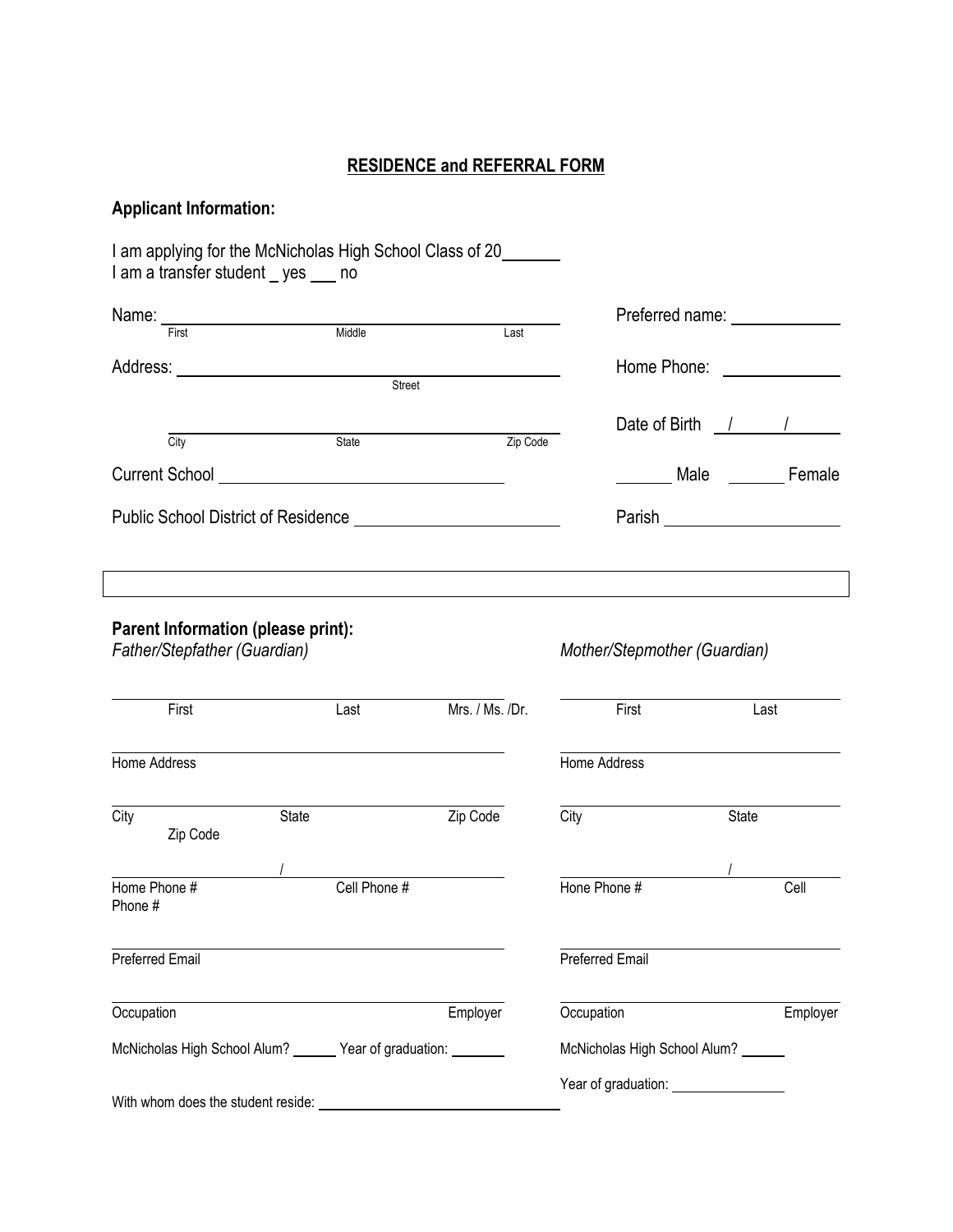Who referred you to McNicholas High School?

What was the reason for referral?

What have you told your child about the S.A.I.L. Program?

What was his/her reaction to come to McNicholas?

What are your expectations of the McNicholas High School S.A.I.L. Program if your child is enrolled?

 $\_$  , and the set of the set of the set of the set of the set of the set of the set of the set of the set of the set of the set of the set of the set of the set of the set of the set of the set of the set of the set of th

\_\_\_\_\_\_\_\_\_\_\_\_\_\_\_\_\_\_\_\_\_\_\_\_\_\_\_\_\_\_\_\_\_\_\_\_\_\_\_\_\_\_\_\_\_\_\_\_\_\_\_\_\_\_\_\_\_\_\_\_\_\_\_\_\_\_\_\_\_\_\_\_\_\_\_\_\_\_\_\_\_\_\_\_\_

\_\_\_\_\_\_\_\_\_\_\_\_\_\_\_\_\_\_\_\_\_\_\_\_\_\_\_\_\_\_\_\_\_\_\_\_\_\_\_\_\_\_\_\_\_\_\_\_\_\_\_\_\_\_\_\_\_\_\_\_\_\_\_\_\_\_\_\_\_\_\_\_\_\_\_\_\_\_\_\_\_\_\_\_\_

 $\_$  , and the set of the set of the set of the set of the set of the set of the set of the set of the set of the set of the set of the set of the set of the set of the set of the set of the set of the set of the set of th

 $\_$  , and the set of the set of the set of the set of the set of the set of the set of the set of the set of the set of the set of the set of the set of the set of the set of the set of the set of the set of the set of th

 $\_$  , and the set of the set of the set of the set of the set of the set of the set of the set of the set of the set of the set of the set of the set of the set of the set of the set of the set of the set of the set of th

 $\_$  , and the set of the set of the set of the set of the set of the set of the set of the set of the set of the set of the set of the set of the set of the set of the set of the set of the set of the set of the set of th

 $\_$  , and the set of the set of the set of the set of the set of the set of the set of the set of the set of the set of the set of the set of the set of the set of the set of the set of the set of the set of the set of th

 $\_$  , and the set of the set of the set of the set of the set of the set of the set of the set of the set of the set of the set of the set of the set of the set of the set of the set of the set of the set of the set of th

 $\_$  , and the set of the set of the set of the set of the set of the set of the set of the set of the set of the set of the set of the set of the set of the set of the set of the set of the set of the set of the set of th

McNicholas High School strives to work closely with each student enrolled. To be effective we need full information about each child and assume that you have included all important information of a medical, psychological or disciplinary nature.

| Parent Signature | Date |
|------------------|------|
|------------------|------|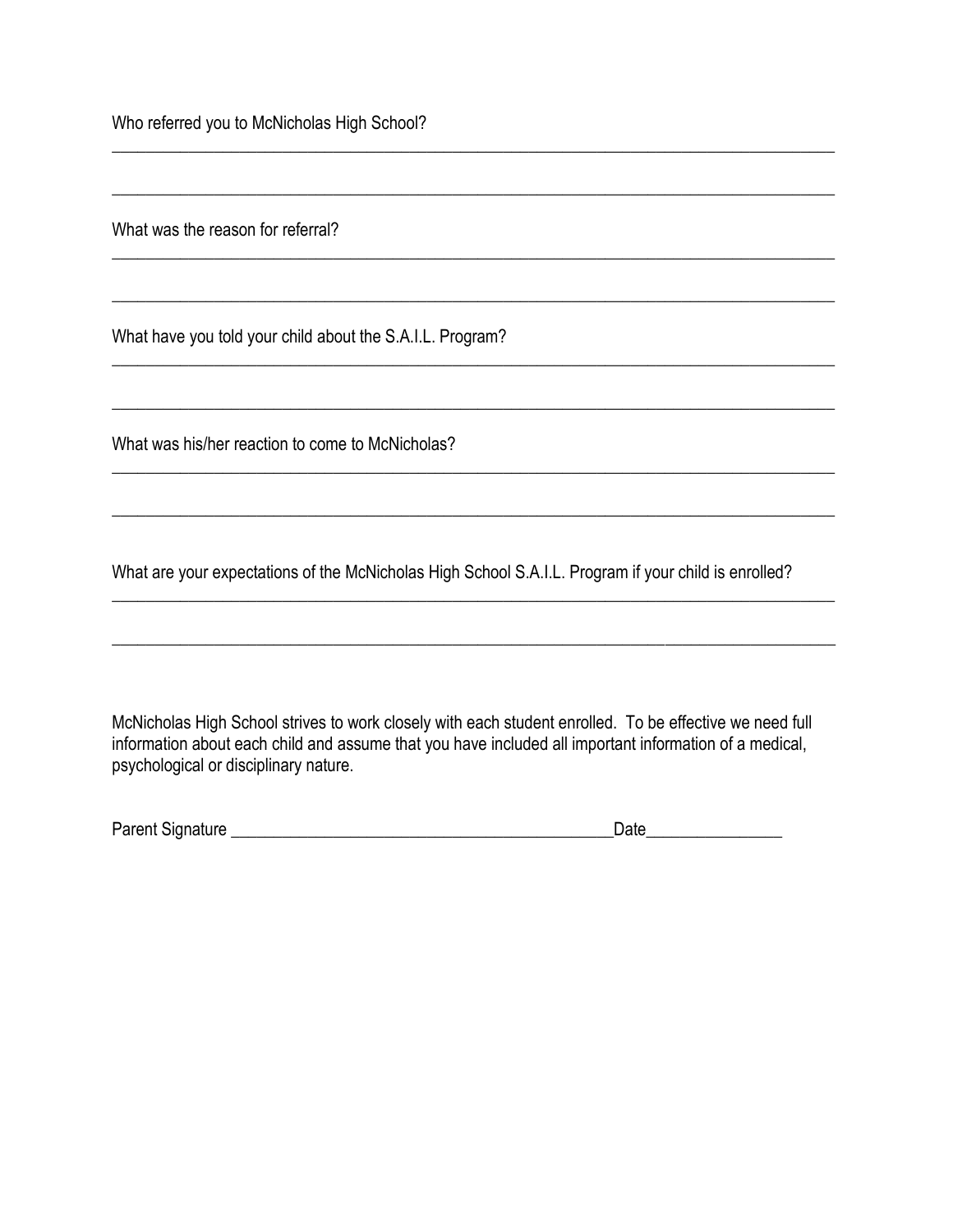

**Parent Information Form**  (Confidential)

Student name/date

What are your child's greatest strengths?

What is your understanding of what is interfering with your child's learning?

**\_\_\_\_\_\_\_\_\_\_\_\_\_\_\_\_\_\_\_\_\_\_\_\_\_\_\_\_\_\_\_\_\_\_\_\_\_\_\_\_\_\_\_\_\_\_\_**

What methods or techniques have you found to be successful and assist your child in learning?

What academic areas have typically been the most difficult for your child?

What impact has your child's academic struggles had on his/her interpersonal relationships with peers?

In the McNicholas SAIL Program, students are mainstreamed in all classes. Tutorial support is offered one period per day, each day. Why do you feel this type of program best fits your child's needs?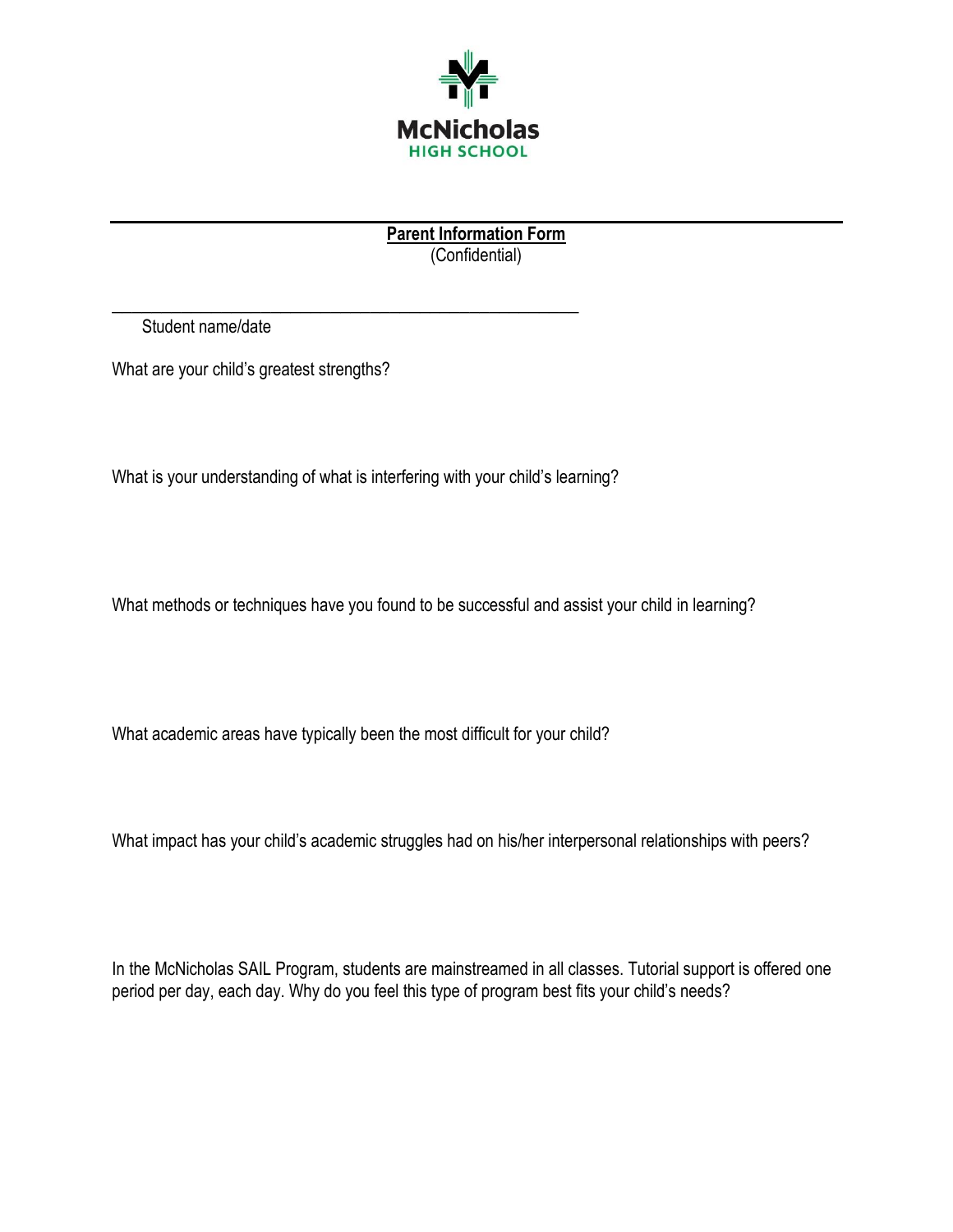Describe the child's relationship with various members of the family.

What type of discipline methods is most effective in dealing with your child?

Does your child frustrate easily? \_\_\_\_\_\_\_\_\_\_\_\_\_\_ What types of things frustrate him/her?

What does your child like to do with his/her free time?

\_\_\_\_\_\_\_\_\_\_\_\_\_\_\_\_\_\_\_\_\_\_\_\_\_\_\_\_\_\_\_\_\_\_\_\_ Parent/Guardian Signature

This form must be completed by **November 11, 2020** and returned to: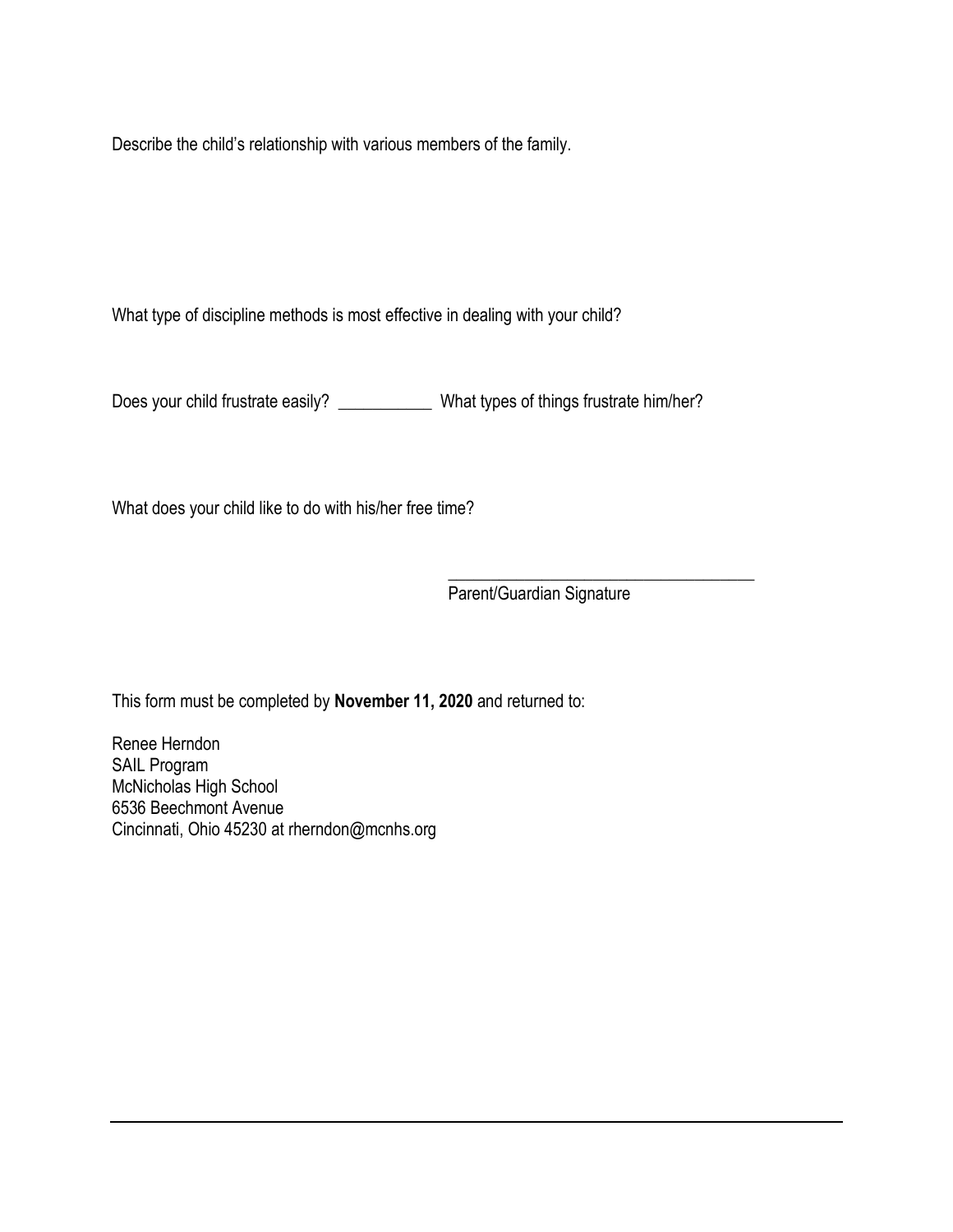

| <b>School Information</b>                                                        |      |                   |          |  |  |
|----------------------------------------------------------------------------------|------|-------------------|----------|--|--|
| Student is now in the ______________________grade at ___________________________ |      |                   | School   |  |  |
| <b>Street Address</b>                                                            | City | <b>State</b>      | Zip Code |  |  |
| Telephone                                                                        |      | Name of Principal |          |  |  |
|                                                                                  |      |                   |          |  |  |
| Has your child ever repeated any grades?                                         | Yes  | No                |          |  |  |
| If yes, which grade and why?                                                     |      |                   |          |  |  |
| <u> 1989 - Johann Stoff, amerikansk politiker (d. 1989)</u>                      |      |                   |          |  |  |
| Please list all schools for the grades:<br>7th                                   | 8th  |                   |          |  |  |

Does your child receive supportive help in school now or the past? Please check grades in which special help was received.

|                                      | 1st | 2 <sub>nd</sub> | 3rd | ⊿th | 5 <sup>th</sup> | <b>Gth</b> | 7th | 8th |
|--------------------------------------|-----|-----------------|-----|-----|-----------------|------------|-----|-----|
| <b>Remedial Reading</b>              |     |                 |     |     |                 |            |     |     |
| <b>Remedial Math</b>                 |     |                 |     |     |                 |            |     |     |
| Academic Intervention in school      |     |                 |     |     |                 |            |     |     |
| Speech or Language therapy in school |     |                 |     |     |                 |            |     |     |
| Speech or Language therapy- private  |     |                 |     |     |                 |            |     |     |
| Occupational therapy                 |     |                 |     |     |                 |            |     |     |
| Private tutoring                     |     |                 |     |     |                 |            |     |     |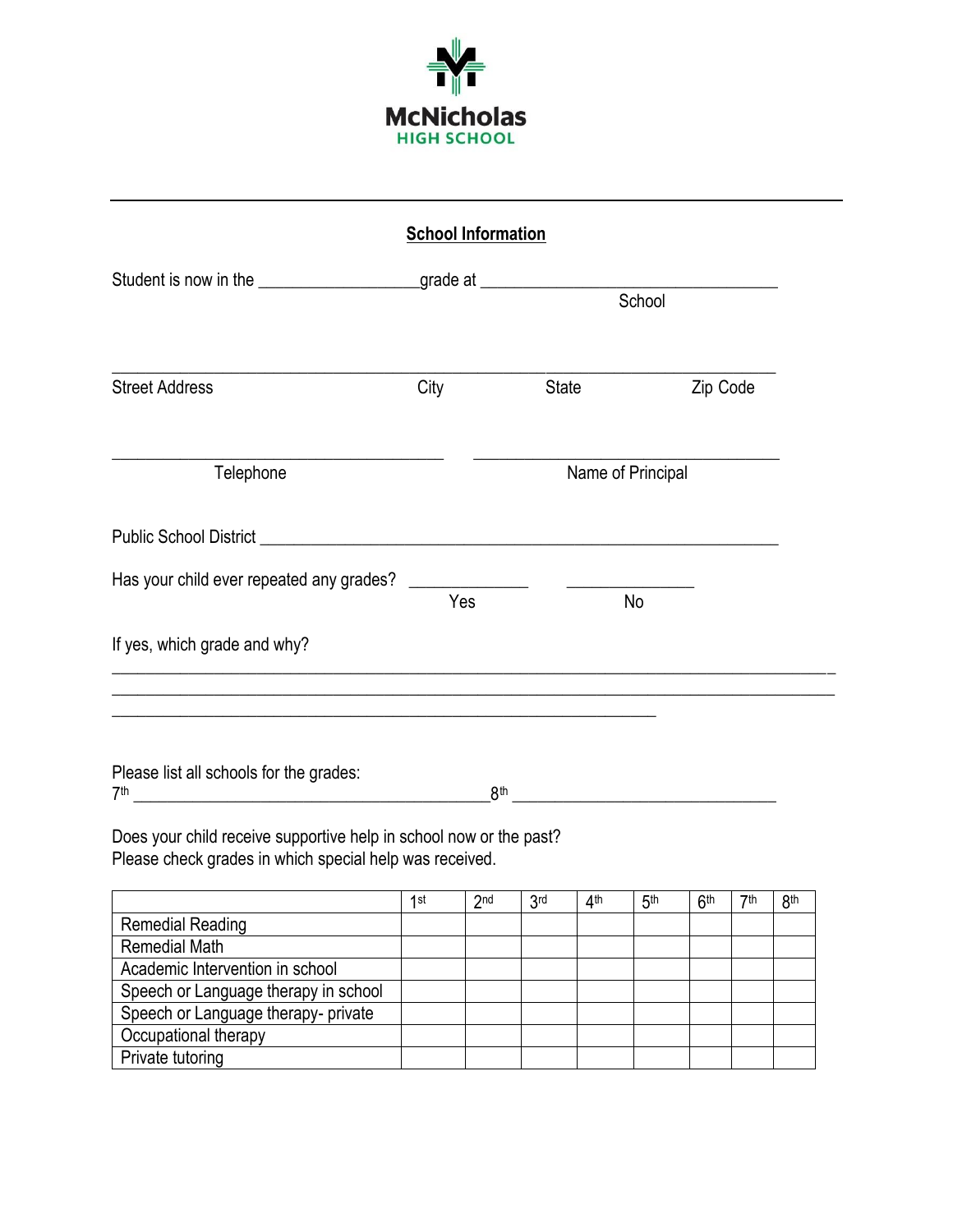List the names and phone numbers of specialists/tutors etc. currently working with your child?

 $\_$  , and the set of the set of the set of the set of the set of the set of the set of the set of the set of the set of the set of the set of the set of the set of the set of the set of the set of the set of the set of th \_\_\_\_\_\_\_\_\_\_\_\_\_\_\_\_\_\_\_\_\_\_\_\_\_\_\_\_\_\_\_\_\_\_\_\_\_\_\_\_\_\_\_\_\_\_\_\_\_\_\_\_\_\_\_\_\_\_\_\_\_\_\_\_\_\_\_\_\_\_\_\_\_\_\_\_\_\_\_\_\_\_\_\_\_

\_\_\_\_\_\_\_\_\_\_\_\_\_\_\_\_\_\_\_\_\_\_\_\_\_\_\_\_\_\_\_\_\_\_\_\_\_\_\_\_\_\_\_\_\_\_\_\_\_\_\_\_\_\_\_\_\_\_\_\_\_\_\_\_\_\_\_\_\_\_\_\_\_\_\_\_\_\_\_\_\_\_\_\_\_

 $\_$  , and the set of the set of the set of the set of the set of the set of the set of the set of the set of the set of the set of the set of the set of the set of the set of the set of the set of the set of the set of th

Describe the services your child is currently receiving.

The form labeled **EDUCATIONAL SPECIALIST/TUTOR FORM** must be sent to your child's current educational specialist(s). When it is completed you must return the form to the Office of Admissions at McNicholas High School.

This form must be completed by **November 11, 2020** and returned to:

\_\_\_\_\_\_\_\_\_\_\_\_\_\_\_\_\_\_\_\_\_\_\_\_\_\_\_\_\_\_\_\_\_\_\_\_\_\_\_\_\_\_\_\_\_\_\_\_\_\_\_\_\_\_\_\_\_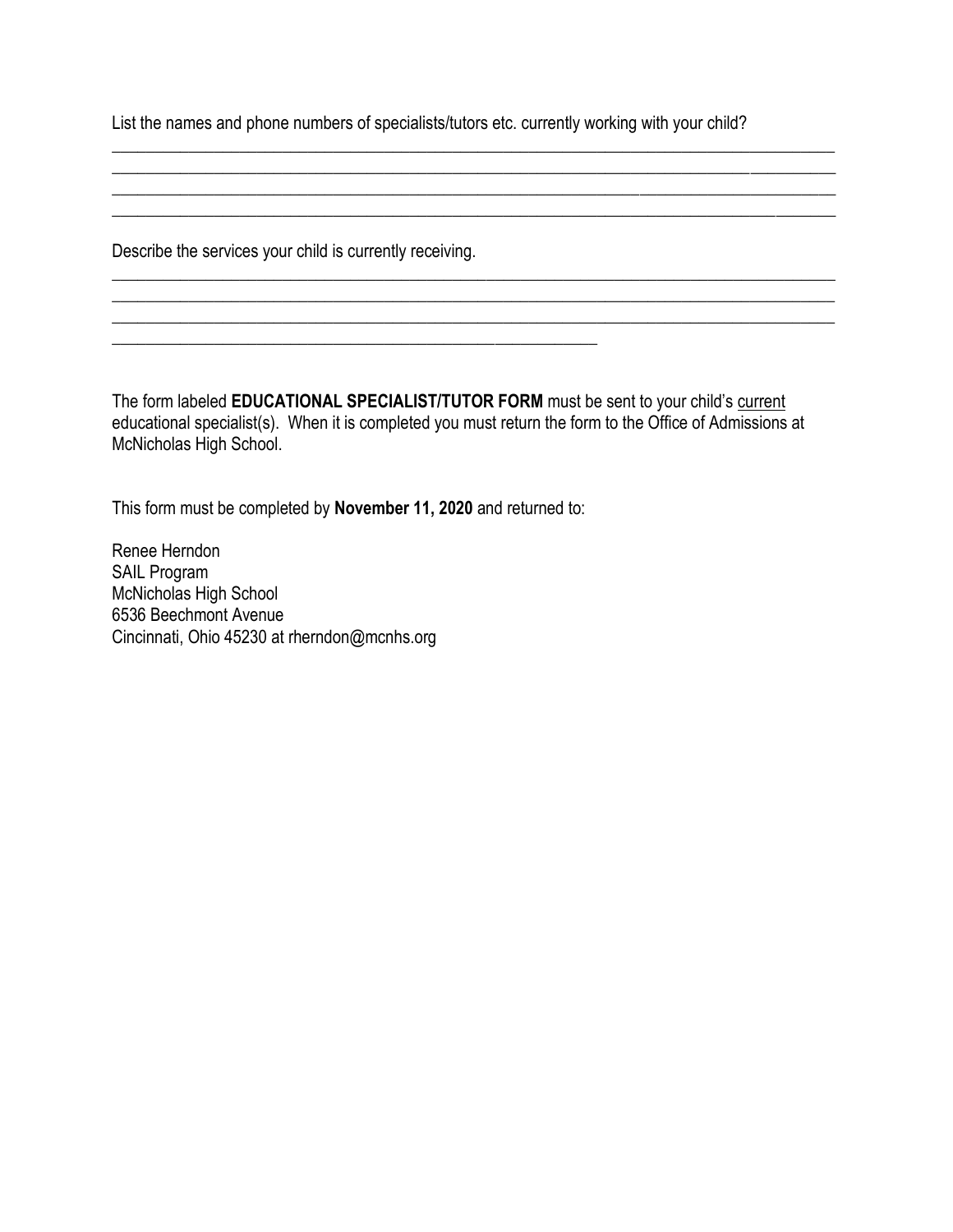

## **Student Information Form** (Confidential)

Student name/date

- 1. What are your greatest strengths?
- 2. What do you like to do in your free time?
- 3. Why do you want to come to McNicholas High School?

\_\_\_\_\_\_\_\_\_\_\_\_\_\_\_\_\_\_\_\_\_\_\_\_\_\_\_\_\_\_\_\_\_\_\_\_\_\_\_\_\_\_\_\_\_\_\_\_\_

- 4. What interferes with your learning?
- 5. What method or strategies do you use to help yourself cope with your learning challenges so that you can succeed in school?
- 6. What methods or strategies have your parents used to help you with schoolwork?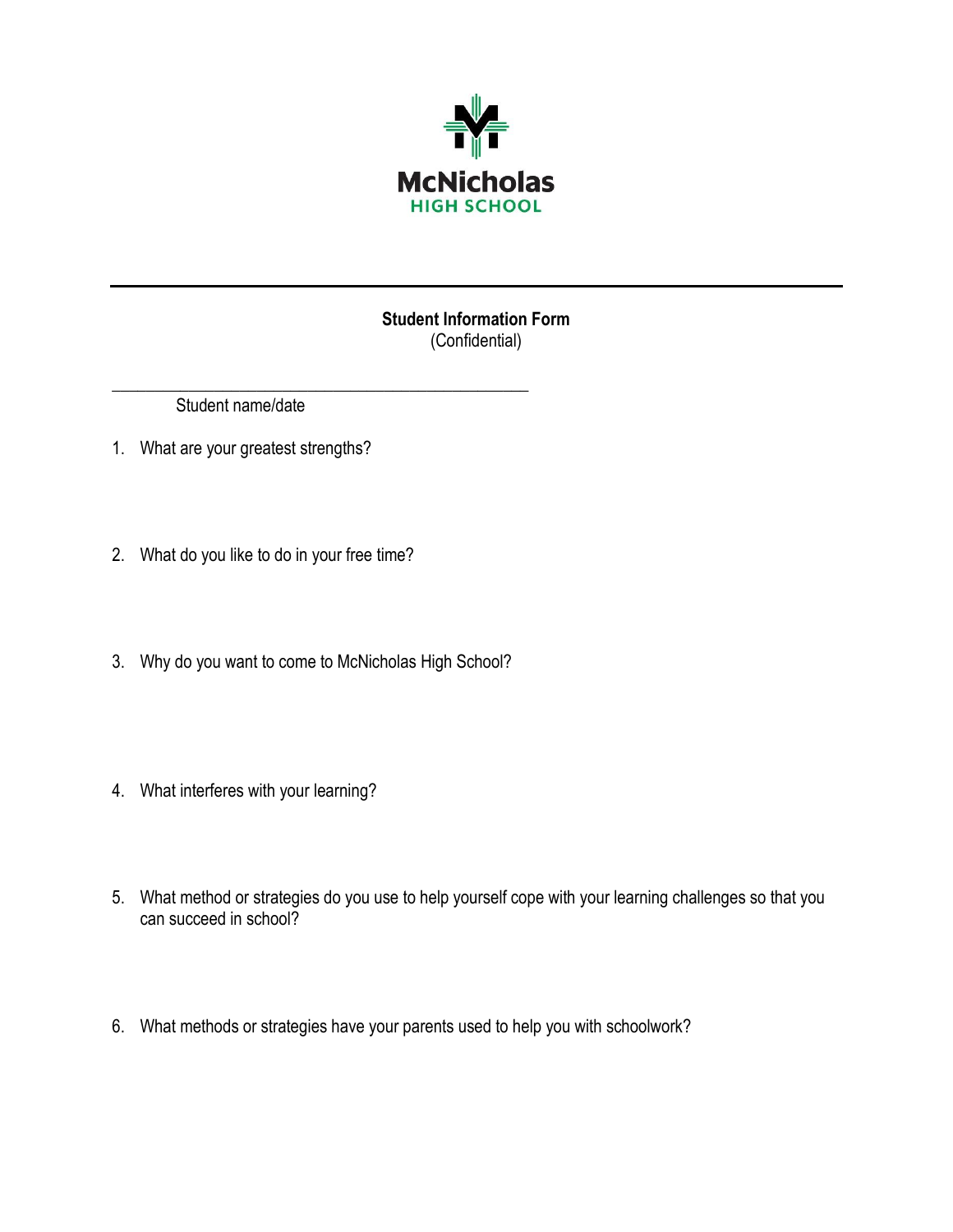- 7. What methods have teachers or tutors used to help you with schoolwork?
- 8. What are the school subjects or school tasks, which are the most difficult for you?
- 9. How does your learning challenge affect your relationship with peers?
- 10. How was discipline handled at your previous school?
- 11. Were you ever disciplined at your previous school? Explain.

12. Do you have any questions about the S.A.I.L. Program?

13. What positive influence will you have on the McNicholas School community?

Student Name/Date

This form must be completed by **November 11, 2020** and returned to:

Renee Herndon SAIL Program McNicholas High School 6536 Beechmont Avenue Cincinnati, Ohio 45230 or at rherndon@mchs.org

\_\_\_\_\_\_\_\_\_\_\_\_\_\_\_\_\_\_\_\_\_\_\_\_\_\_\_\_\_\_\_\_\_\_\_\_\_\_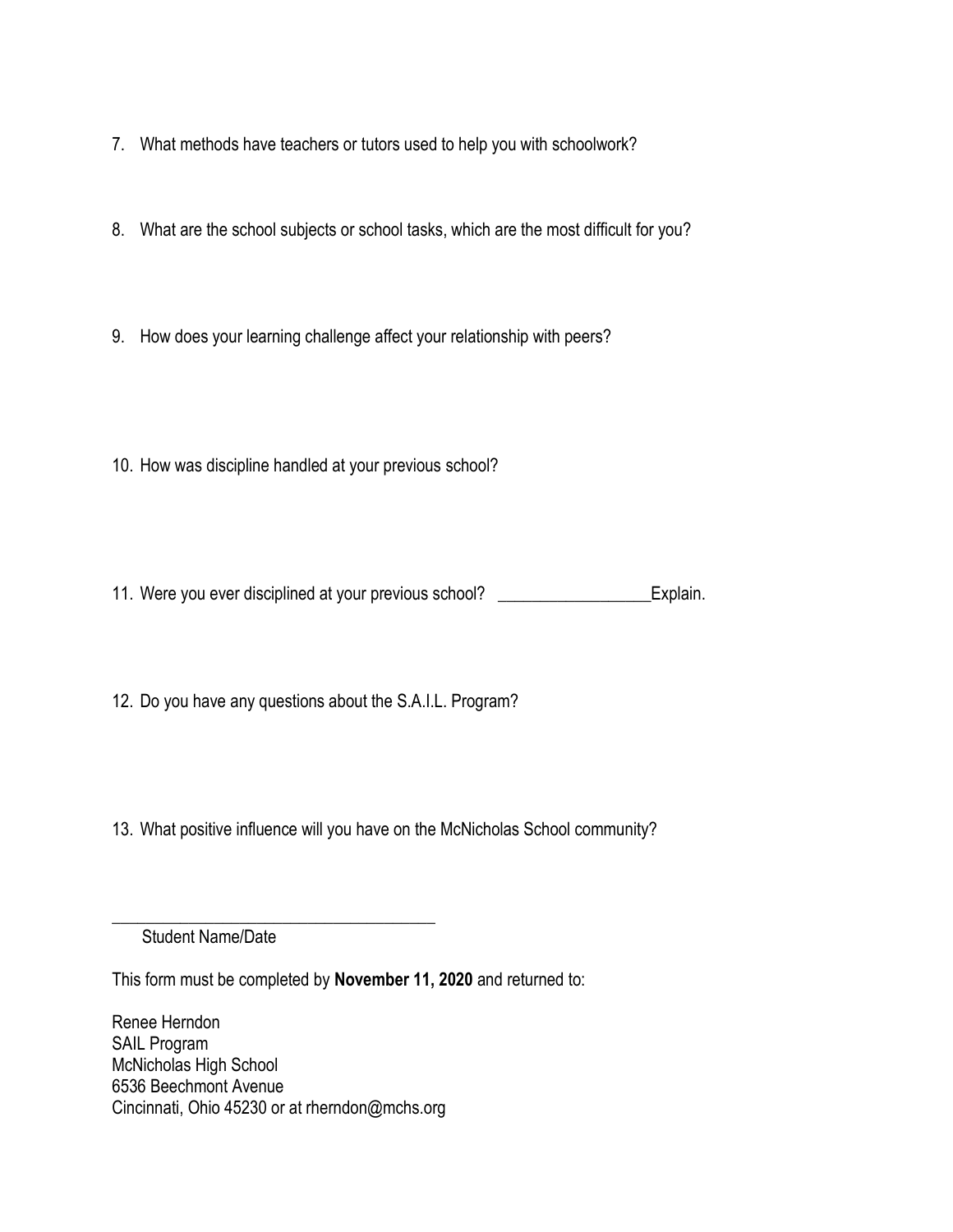

# **Educational Specialist/Tutor Form**

(To be completed by any specialist currently working with student) Please make copies if more than one specialist is involved.

- 1. How long have you worked with this student?
- 2. What is your understanding of the student's learning challenges?
- 3. What instructional methods or techniques have you found to be the most successful in working with this student?
- 4. What are the student's greatest strengths?
- 5. What academic areas have typically been the most difficult for this student?
- 6. What impact has the student's learning challenges had on his/her interpersonal relationship with peers?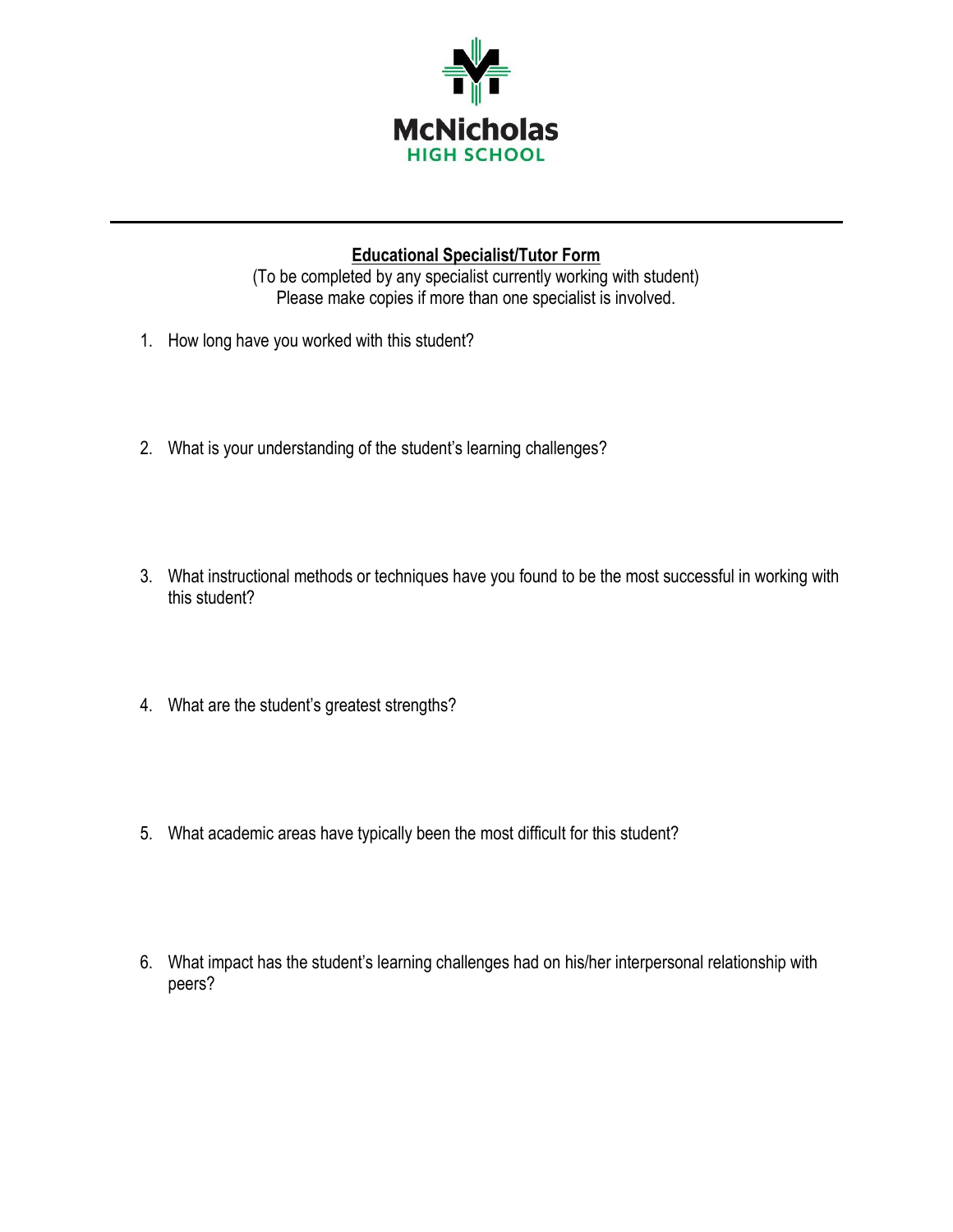- 7. In the McNicholas SAIL Program students are mainstreamed in all classes. Tutorial support is offered one period each day. Do you feel this type of program best fits this child's need?
- 8. What discipline strategies have you found to be effective with this student?

Please rate the following behaviors of the student as poor/fair/good.

Ability to work independently Ability to follow oral/written direction Ability to complete class work Ability to complete homework Ability to work with adults Ability to work with peers Ability to attend to tasks Ability to organize self Ability to assume personal responsibility

| <b>POOR</b> | <b>FAIR</b> | <b>GOOD</b> |
|-------------|-------------|-------------|
|             |             |             |
|             |             |             |
|             |             |             |
|             |             |             |
|             |             |             |
|             |             |             |
|             |             |             |
|             |             |             |
|             |             |             |

Sign and date

This form must be completed by **November 11, 2020** and returned to: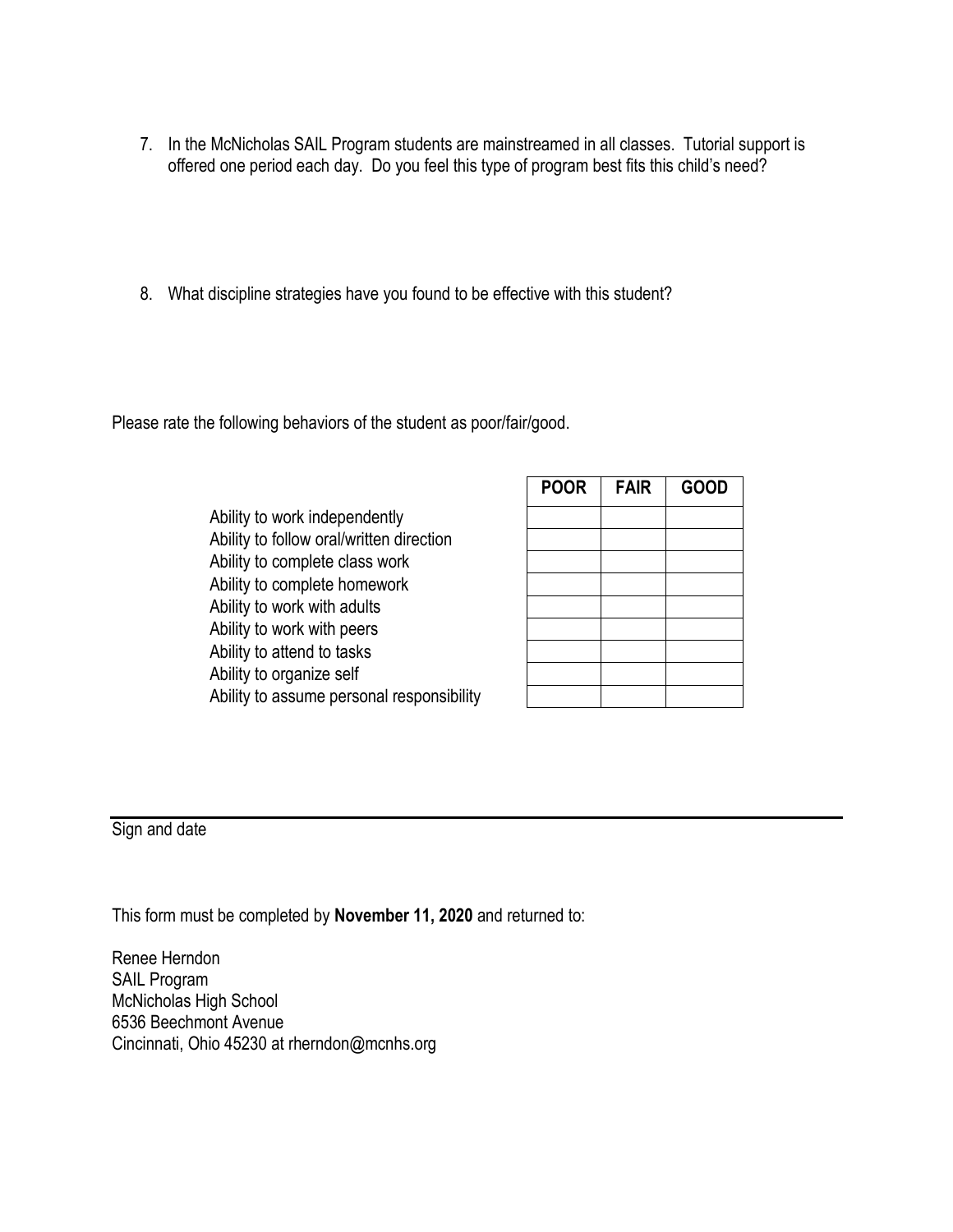

# **Physician Form**

(CONFIDENTIAL)

Student Name/Date

\_\_\_\_\_\_\_\_\_\_\_\_\_\_\_\_\_\_\_\_\_\_\_\_\_\_\_\_\_

Parents, please submit this form to your child's physician for review and signature.

| Has the child had any serious illnesses, high fevers, convulsions, accidents, or hospitalizations? |
|----------------------------------------------------------------------------------------------------|

\_\_\_\_\_\_\_\_\_\_\_\_\_\_\_\_\_\_\_\_\_\_\_\_\_\_\_\_\_\_\_\_\_\_\_\_\_\_\_\_\_\_\_\_\_\_\_\_\_\_\_\_\_\_\_\_\_\_\_\_\_\_\_\_\_\_\_\_\_\_\_\_\_\_\_\_